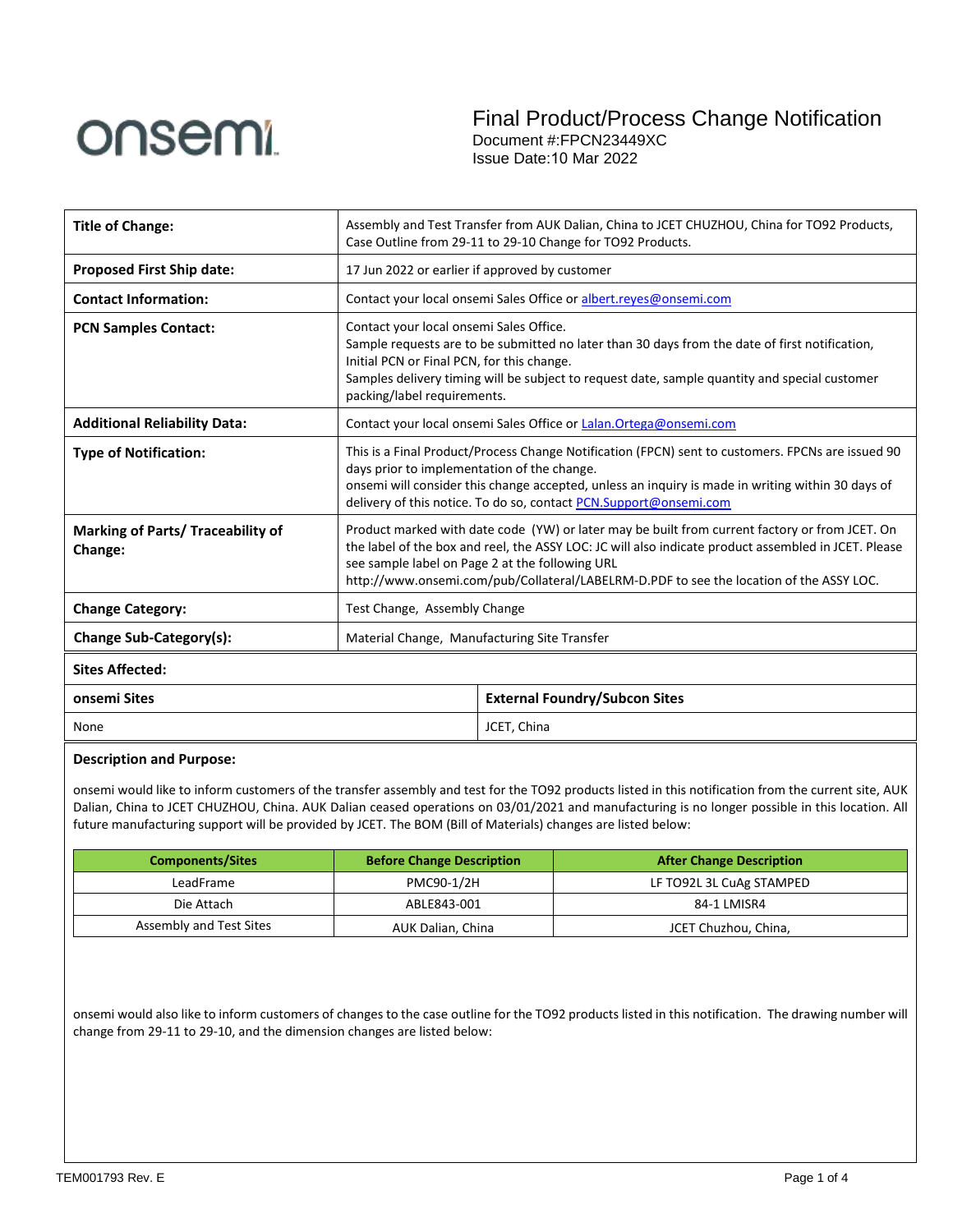# onsemi.

## Final Product/Process Change Notification

Document #:FPCN23449XC Issue Date:10 Mar 2022

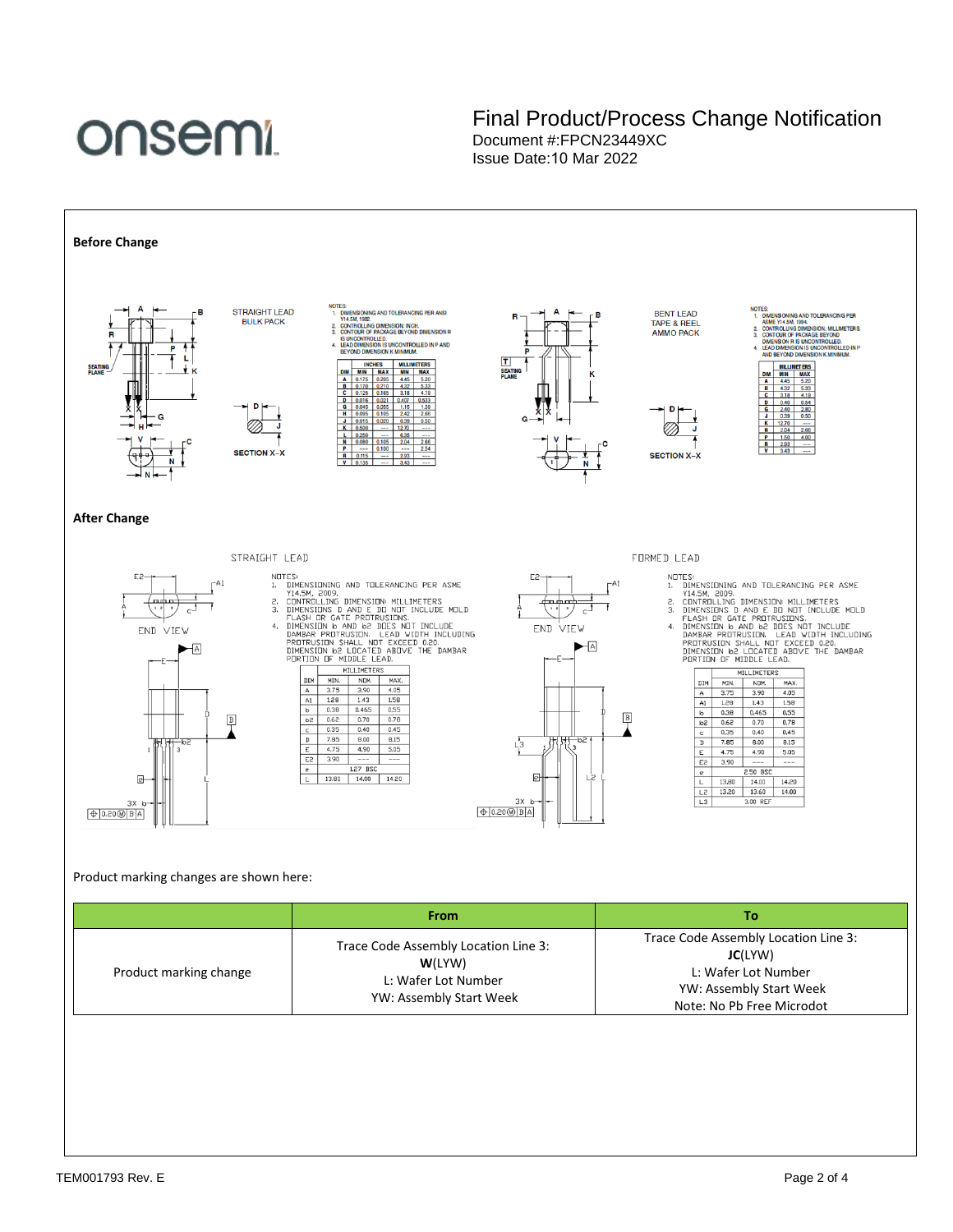

#### **Reliability Data Summary:**

#### **QV DEVICE NAME : LP2950CZ-5.0RAG RMS: S81060, O81070 Qual lot S82382 – THB PACKAGE: TO-92**

| <b>Test</b> | <b>Specification</b> | <b>Condition</b>                            | <b>Interval</b> | <b>Results</b> |
|-------------|----------------------|---------------------------------------------|-----------------|----------------|
| <b>HTOL</b> | JESD22-A108          | Ta = $125^{\circ}$ C, 100 % max rated Vcc   | 1008 hrs        | 0/231          |
| <b>HTSL</b> | JESD22-A103          | $Ta = 150^{\circ}C$                         | 1008 hrs        | 0/231          |
| TC          | JESD22-A104          | Ta = $-65^{\circ}$ C to $+150^{\circ}$ C    | 500 cyc         | 0/231          |
| THB         | JESD22-A110          | Ta = $85^{\circ}$ C, $85\%$ RH, bias        | 1008 hrs        | 0/231          |
| uHAST       | JESD22-A118          | 130°C, 85% RH, 18.8psig, unbiased           | 96 hrs          | 0/231          |
| <b>RSH</b>  | JESD22-B106          | $Ta = 265C, 10 sec$                         |                 | 0/90           |
| <b>SD</b>   | JSTD002              | $Ta = 245C, 5 sec$                          |                 | 0/45           |
| PD.         | JESD22-B100          | Per Case Outline                            |                 | 0/30           |
| п           | JESD22-B105          | Lead Bend test                              |                 | 0/30           |
| <b>DPA</b>  | AEC-Q101-004         | Destructive Physical Analysis Following TC  | 500 cycl        | 0/6            |
| <b>DPA</b>  | AEC-Q101-004         | Destructive Physical Analysis following THB | 1008 hrs        | 0/6            |

#### **Electrical Characteristics Summary:**

Electrical Characteristic are not impacted.

#### **List of Affected Parts:**

*Note: Only the standard (off the shelf) part numbers are listed in the parts list. Any custom parts affected by this PCN are shown in the customer specific PCN addendum in the PCN email notification, or on the [PCN Customized Portal.](https://www.onsemi.com/PowerSolutions/pcn.do)*

| <b>Part Number</b> | <b>Qualification Vehicle</b> |
|--------------------|------------------------------|
| LP2950ACZ-3.0RAG   | LP2950CZ-5.0G                |
| LP2950ACZ-5.0G     | LP2950CZ-5.0G                |
| LP2950ACZ-5.0RAG   | LP2950CZ-5.0G                |
| LP2950CZ-3.0RAG    | LP2950CZ-5.0G                |
| LP2950CZ-5.0G      | LP2950CZ-5.0G                |
| LP2950CZ-5.0RAG    | LP2950CZ-5.0G                |
| LP2950CZ-5.0RPG    | LP2950CZ-5.0G                |
| LP2950ACZ-3.3G     | LP2950CZ-5.0G                |
| LP2950ACZ-3.3RAG   | LP2950CZ-5.0G                |
| LP2950CZ-3.3G      | LP2950CZ-5.0G                |
| LP2950CZ-3.3RAG    | LP2950CZ-5.0G                |
| MC79L05ABPRAG      | LP2950CZ-5.0G                |
| MC79L05ACPG        | LP2950CZ-5.0G                |
| MC79L05ACPRAG      | LP2950CZ-5.0G                |
| MC79L12ABPG        | LP2950CZ-5.0G                |